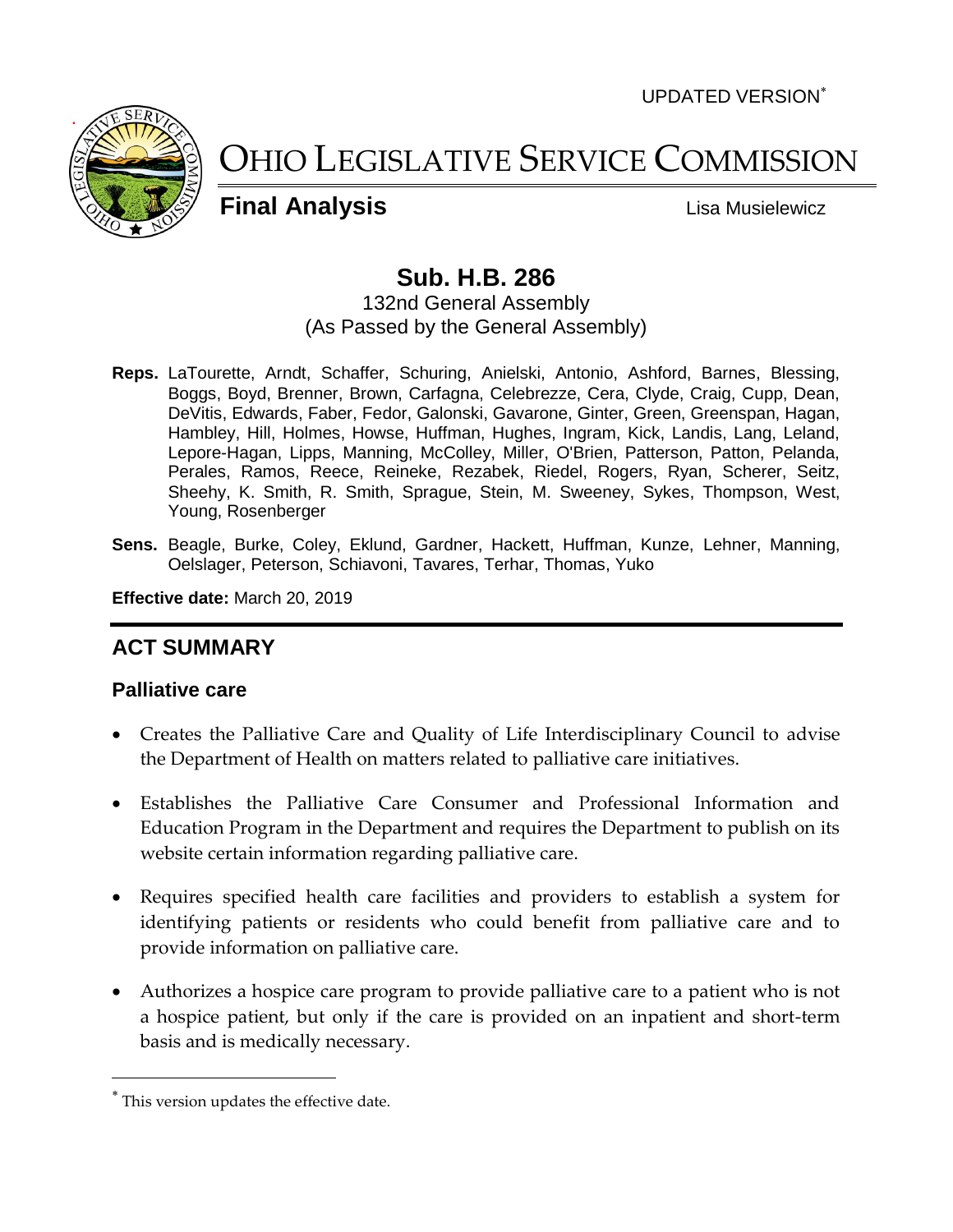- Exempts inpatient palliative care provided to patients with life-threatening illnesses from consideration under pain management clinic licensing requirements when the care is provided by a hospice care program to nonhospice patients or by any palliative care inpatient facility or unit that was not previously exempt.
- Specifies that Medicaid is not required to provide coverage of palliative care beyond that which is provided on the act's effective date.

### **Certificate of Need – relocation of beds**

 Authorizes the Director of Health, through the Certificate of Need program, to approve relocation of certain county home beds or county nursing home beds to a long-term care facility in a contiguous county.

## **CONTENT AND OPERATION**

### **PALLIATIVE CARE**

#### **Palliative Care and Quality of Life Interdisciplinary Council**

The act creates the Palliative Care and Quality of Life Interdisciplinary Council and requires it to do all of the following:<sup>1</sup>

(1) Consult with and advise the Director of Health on matters related to establishing, maintaining, operating, and evaluating palliative care initiatives in Ohio;

(2) Consult with the Department of Health about the Palliative Care Consumer and Professional Information and Education Program created by the act;

(3) Identify national organizations that have established standards of practice and best practice models for palliative care;

(4) Identify national and state initiatives aimed at integrating palliative care into the health care system and enhancing its use and development;

(5) Establish guidelines for health care facilities and providers to use in identifying patients who could benefit from palliative care;

(6) Prepare an annual report of recommendations for improving the provision of palliative care in Ohio, and submit each report by December 31 to the General Assembly, Governor, Director of Health, Director of Aging, Superintendent of

 $1$  R.C. 3701.36(B) and (E).

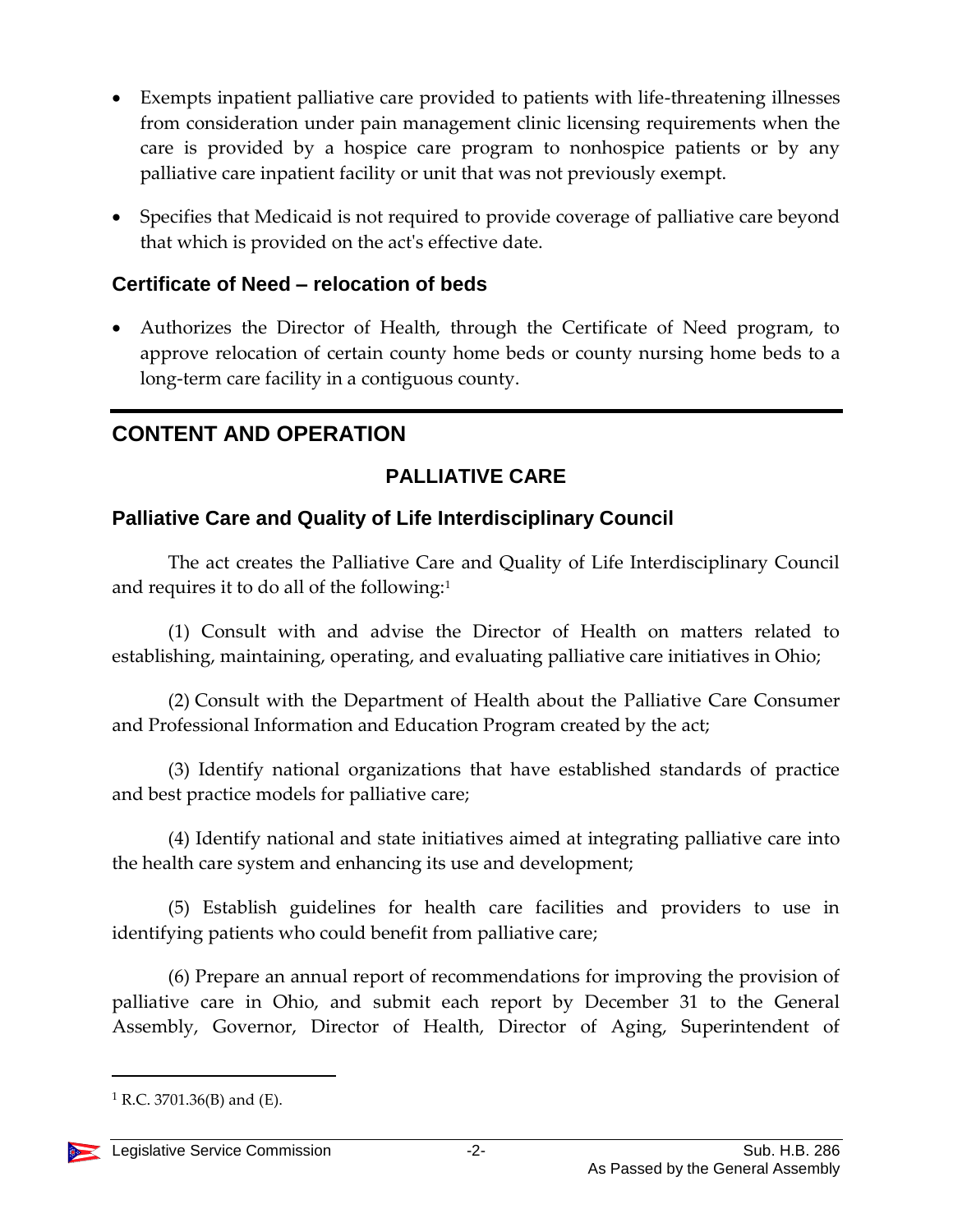Insurance, Medicaid Director, and Executive Director of the Office of Health Transformation.

#### **Membership**

The Director of Health is charged with appointing the members of the Council.<sup>2</sup> Initial appointments must be made by June 18, 2019 (90 days after the act's effective date). The act limits the Council to 20 members and establishes the following criteria for appointments:

(1) The membership must include individuals with expertise in palliative care who represent the following:

--Patients;

--Family caregivers;

--Clergy or spiritual advisers;

--Health care professionals, including physicians, physician assistants, nurses, and pharmacists;

--Mental health professionals, including psychologists, professional counselors, social workers, and marriage and family therapists;

--Child life specialists;

--Exercise physiologists;

--Health insurers.

(2) The membership must include individuals who have worked with differing age groups and those who have experience or expertise in various palliative care delivery models.

(3) Employees of state agencies that administer palliative care programs or are otherwise concerned with palliative care delivery in Ohio may be included.

(4) At least two members must be physicians who are board-certified in hospice and palliative care.

 $2$  R.C. 3701.36(B), (C), and (D).

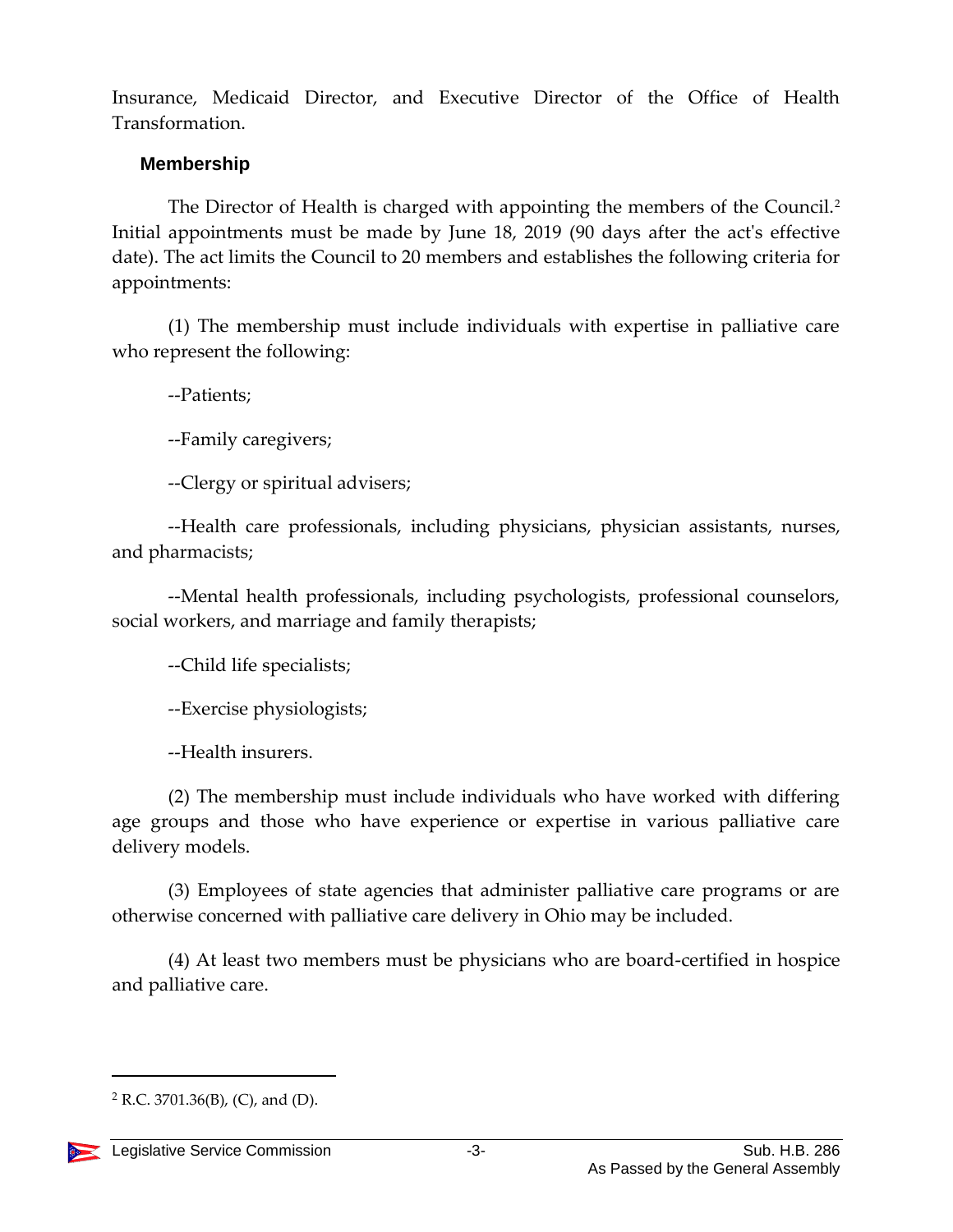(5) At least one member must be an administrator of an Ohio hospital or hospital system or be a health care professional or mental health professional who treats patients as an employee or contractor of an Ohio hospital or hospital system.

(6) No more than two members may be employed by, practice at, or practice for, the same health care facility or provider.

(7) The Director must seek to include individuals who represent underserved areas of Ohio and to have all geographic areas of Ohio represented.

#### **Administrative provisions**

The act establishes the following provisions regarding Council members' terms of office, Council meetings, and other matters governing the Council's operation:<sup>3</sup>

--**Terms of office:** Members are to serve for three years. The act specifies procedures to be followed when a member's term expires or a vacancy occurs.

--**Meetings:** The Council must meet at the call of the Director, but not less than twice a year. Each year, the Council must select a chairperson and vice-chairperson. Their duties are to be established by the Council.

--**Compensation:** There is no compensation for serving as a member, except to the extent that serving is considered part of the member's regular employment duties.

--**Administrative support and funding:** The act requires the Department of Health to provide administrative support to the Council. At the Council's request, the Department must examine potential sources of funding to assist with any duties established by the act.

--**Sunset review**: The act exempts the Council from the law that generally requires agencies to undergo periodic evaluation by the Sunset Review Committee to determine the need for continued existence. 4

#### **Consumer and professional information**

The act establishes the Palliative Care Consumer and Professional Information and Education Program in the Department of Health. The program's purpose is to maximize the effectiveness of palliative care initiatives in Ohio by ensuring that comprehensive and accurate information and education on palliative care is available to

 $4$  See R.C. 101.82 to 101.87, not in the act.



 $3$  R.C. 3701.36(D), (F), and (G).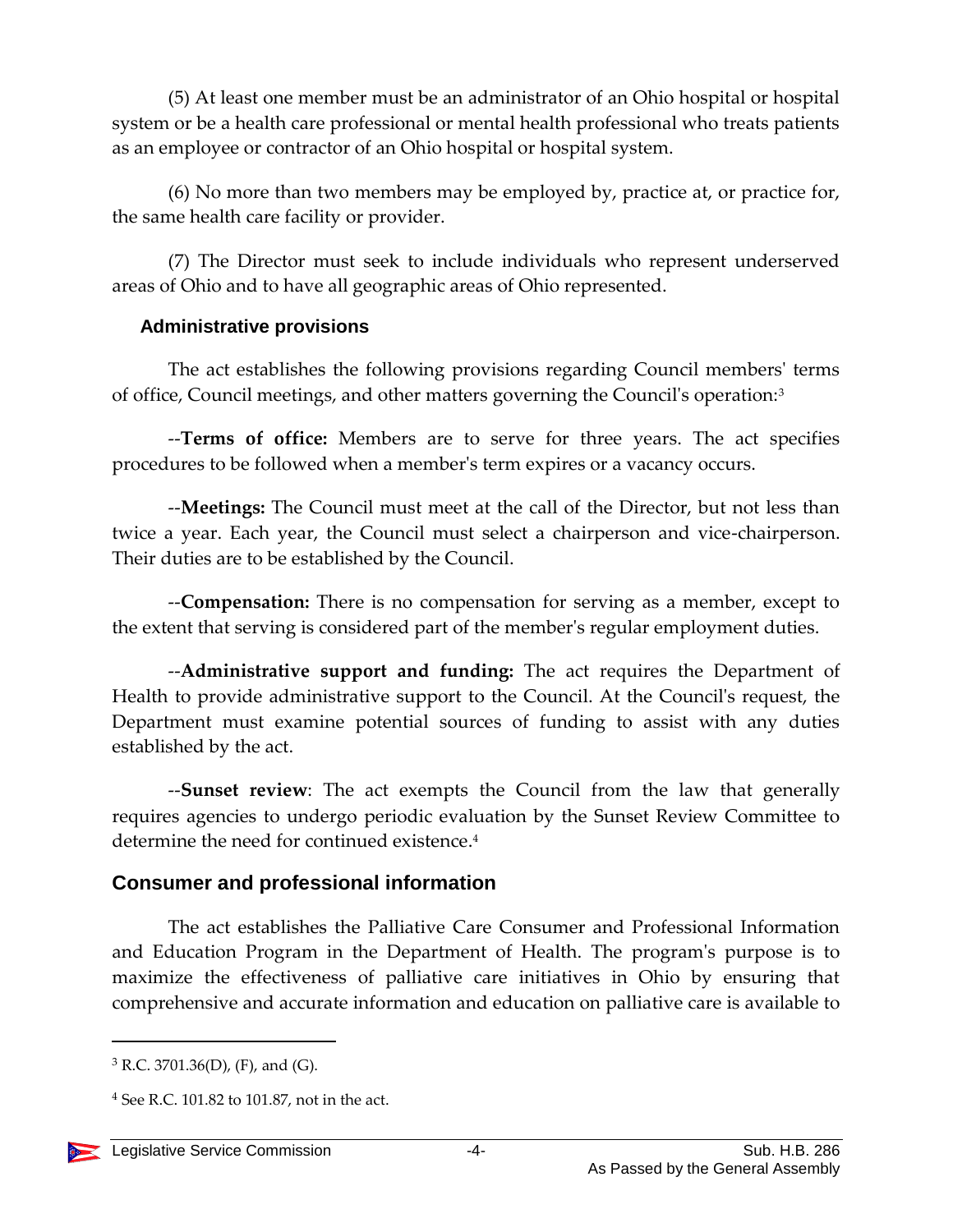health care facilities, other health care providers, and the public. The act authorizes the Department to develop other initiatives regarding palliative care and education as it considers appropriate. In implementing the program or other initiatives, the Department must consult with the Interdisciplinary Council. 5

#### **Website information**

The act requires the Department to publish on its website information about palliative care, including:

(1) Continuing education opportunities for health care professionals;

(2) Information about palliative care delivery in a patient's home and in primary, secondary, and tertiary environments;

(3) Best practices for palliative care delivery;

(4) Consumer educational materials and referral information on palliative care, including hospice.

## **Duties of facilities and providers**

The act requires certain health care facilities and providers to establish a system for identifying patients or residents who could benefit from palliative care. It also requires each of them to provide information on palliative care to those patients and residents. These requirements apply to: hospitals, ambulatory surgical facilities, nursing homes, residential care facilities, county or district homes, veterans' homes, home health agencies, hospice care programs, and pediatric respite care programs.<sup>6</sup>

## **Palliative care definition**

The act defines "palliative care" as specialized care for a patient of any age diagnosed with a serious or life-threatening illness that is provided at any stage of the illness by an interdisciplinary team working in consultation with other health care professionals, including those who may be seeking to cure the illness, and that aims to do all of the following:<sup>7</sup>

(1) Relieve the symptoms, stress, and suffering resulting from the illness;

 $7$  R.C. 3701.36(A) and 3712.01(E); Section 3.



<sup>5</sup> R.C. 3701.361.

<sup>6</sup> R.C. 3701.362.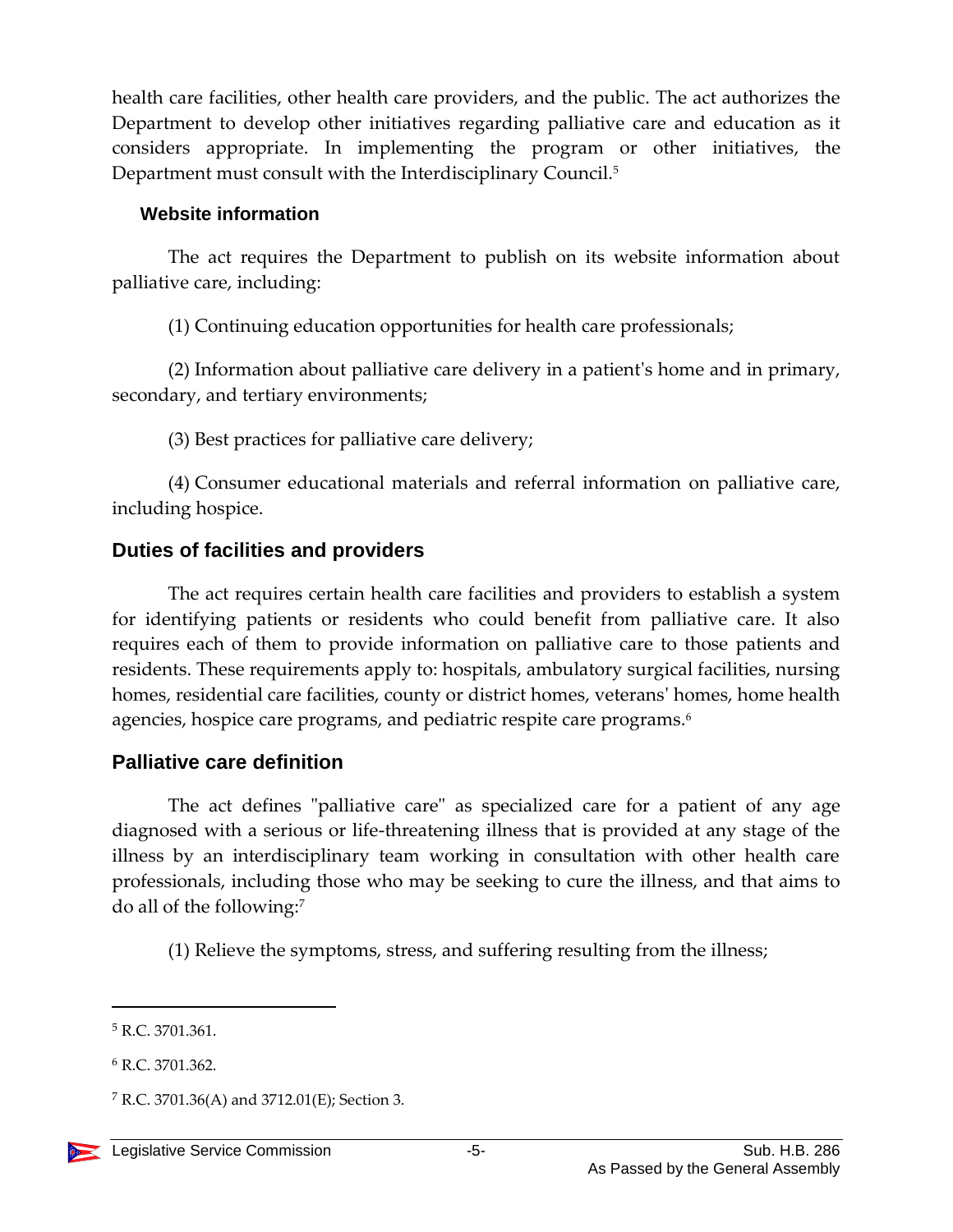(2) Improve the quality of life of the patient and the patient's family;

(3) Address the patient's physical, emotional, social, and spiritual needs;

(4) Facilitate patient autonomy, access to information, and medical decision making.

The act's definition of "palliative care" is a modification of a prior definition that was included in the hospice care licensing law. Its changes reflect an expanded description of the purposes of palliative care, the patient groups involved, and the relationship between palliative care providers and other health care professionals. Under prior law, "palliative care" was defined as treatment for a patient with a serious or life-threatening illness directed at controlling pain, relieving other symptoms, and enhancing the quality of life of the patient and the patient's family rather than treatment for the purpose of cure.<sup>8</sup>

### **Inpatient palliative care by hospice care programs**

The act authorizes a hospice care program, in addition to providing palliative care to hospice patients, to provide palliative care to patients who are not hospice patients. The care may be provided to nonhospice patients only if the following conditions are met:<sup>9</sup>

--The care is provided in an inpatient facility or unit operated by the program;

--The care is provided to each patient on a short-term basis;

--The care is medically necessary for the patient receiving the care.

The act specifies that the provision of palliative care to nonhospice patients is considered a component of the activities authorized by the hospice care program's license. Under prior law, the activities that were subject to hospice licensure and regulation were limited to the care provided to hospice patients. To be considered a hospice patient, an individual must be terminally ill and have a life expectancy of six months or less.<sup>10</sup>

 $8$  R.C. 3712.01(E).

 $9$  R.C. 3712.10(A).

 $10$  R.C. 3712.01(A) and (B).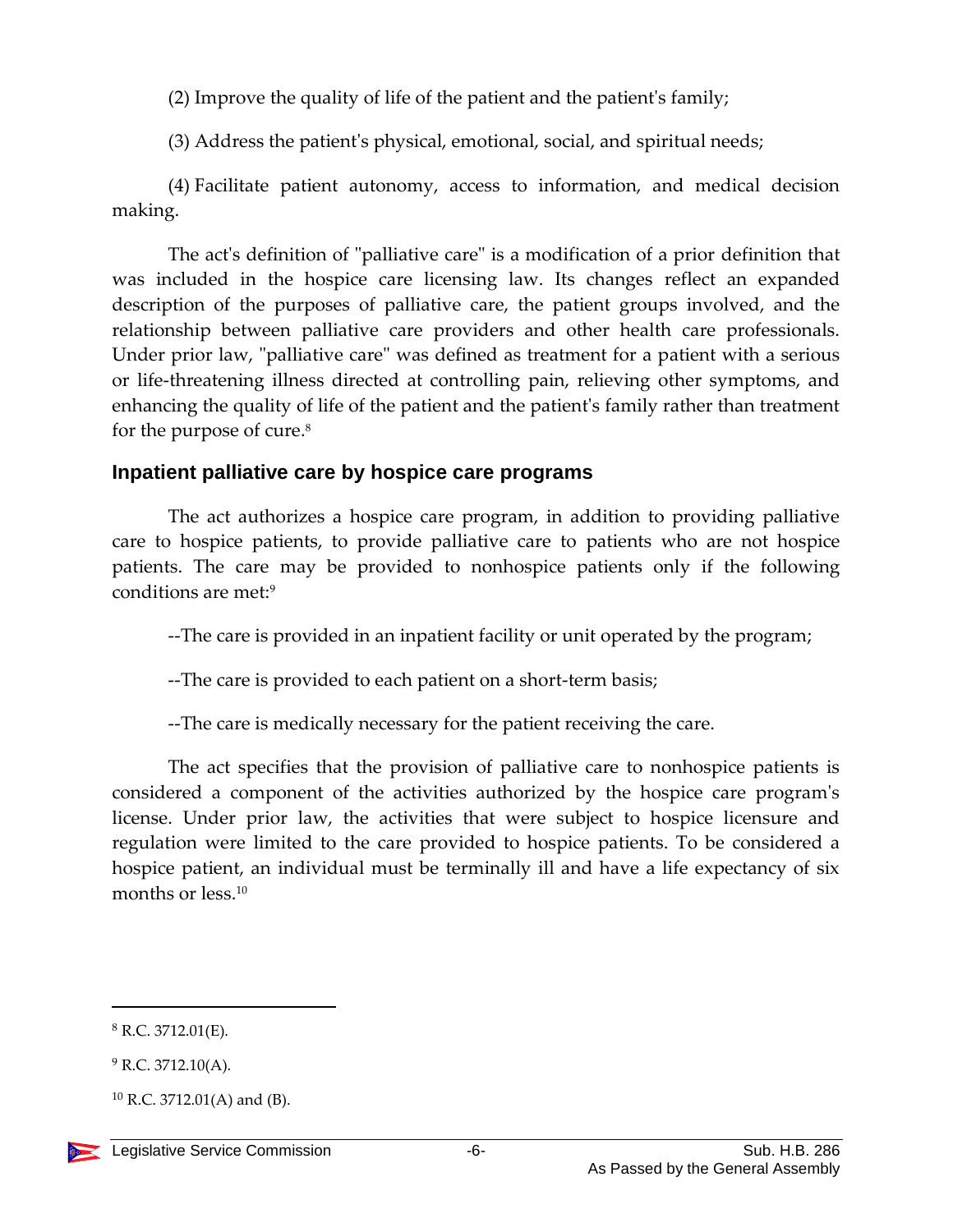The Director of Health must adopt rules governing a hospice care program's provision of palliative care to nonhospice patients. The rules must be adopted in accordance with the Administrative Procedure Act (R.C. Chapter 119.).<sup>11</sup>

The act specifies that nothing in the law governing hospice care programs precludes an entity that holds a license for a program, including a program that exercises the authority to provide palliative care to nonhospice patients, from owning, being owned by, or otherwise being affiliated with an entity that provides palliative care to nonhospice patients.<sup>12</sup>

The act relocates a provision prohibiting the hospice care licensing law from being interpreted as meaning that palliative care may be provided only by or as a component of a hospice care program or pediatric respite care program.<sup>13</sup>

#### **Medicaid coverage**

The act specifies that it does not alter Medicaid coverage of palliative care. Specifically, the act states that it does not require Medicaid to cover palliative care or any other health care service that constitutes palliative care, regardless of how the service is designated by a Medicaid provider or the program, in an amount, duration, or scope that exceeds the coverage that exists on the act's effective date.<sup>14</sup>

#### **Inpatient palliative care exempt from pain management clinic licensure**

Under continuing law, certain providers of pain management services must be licensed by the State Board of Pharmacy as pain management clinics. There are a number of exemptions from the licensure requirement, including one that applies to hospice care programs.<sup>15</sup>

The act exempts, with limitations, both of the following from pain management clinic licensure:

 $11$  R.C. 3712.10(B).

 $12$  R.C. 3712.10(C).

<sup>13</sup> R.C. 3712.01(E) relocated, in part, to 3712.11.

<sup>14</sup> Section 3.

<sup>15</sup> R.C. 4729.552, not in the act, and 4731.054.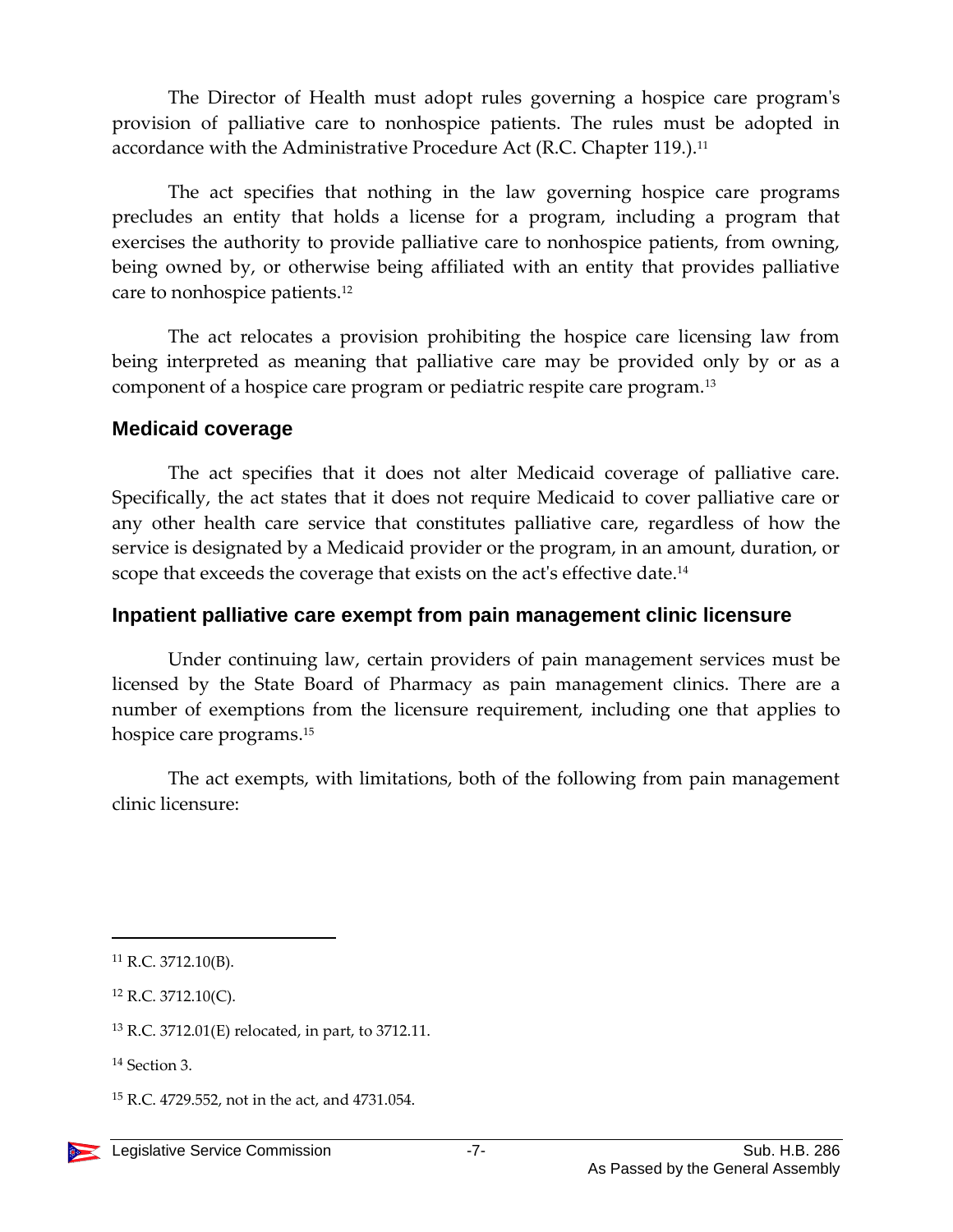--A hospice care program with respect to palliative care provided in an inpatient facility or unit to nonhospice patients, as authorized by the act;<sup>16</sup>

--A palliative care inpatient facility or unit that does not admit hospice patients and is not otherwise excluded from licensure as a pain management clinic.<sup>17</sup>

The act's exemptions apply only in the case of palliative care patients who have a life-threatening illness. As a result, any palliative care patient with an illness that is serious, but not life-threatening, is counted when determining whether a pain management clinic license must be obtained.<sup>18</sup>

### **CERTIFICATE OF NEED**

### **Relocation of beds from county homes**

The act authorizes the Director of Health to issue a certificate of need (CON) under which beds can be relocated from a long-term care facility that is a county home or county nursing home to a long-term care facility in a contiguous county.<sup>19</sup>

Under the CON law, a "reviewable activity" related to a long-term care facility can be conducted only through a CON issued by the Director.<sup>20</sup> One of the activities that is reviewable is the relocation of beds to a facility in another county. The Director is authorized to accept a CON application for an increase in beds in an existing nursing home if certain conditions are met, including the condition that the proposed increase be attributable solely to relocation of licensed nursing home beds from an existing nursing home to another existing nursing home in a contiguous county.<sup>21</sup>

Under former law, the provision authorizing CONs for bed relocation did not apply to county homes and county nursing homes that provide long-term care, because they generally are not licensed as nursing homes. The act applies the provision to all long-term care facilities, rather than only nursing homes, thereby covering any county home or county nursing home that is Medicare-certified as a skilled nursing facility or Medicaid-certified as a nursing facility.

 $\overline{a}$ 

<sup>&</sup>lt;sup>16</sup> R.C. 4731.054(A)(6)(b)(vi). See also R.C. 3712.10 and conforming changes in R.C. 4731.054(A)(6)(b)(v).

 $17$  R.C. 4731.054(A)(6)(b)(vii).

<sup>18</sup> See R.C. 3712.01(E).

<sup>&</sup>lt;sup>19</sup> R.C. 3702.594.

<sup>20</sup> R.C. 3702.511 and 3702.53, not in the act.

<sup>21</sup> R.C. 3702.594.